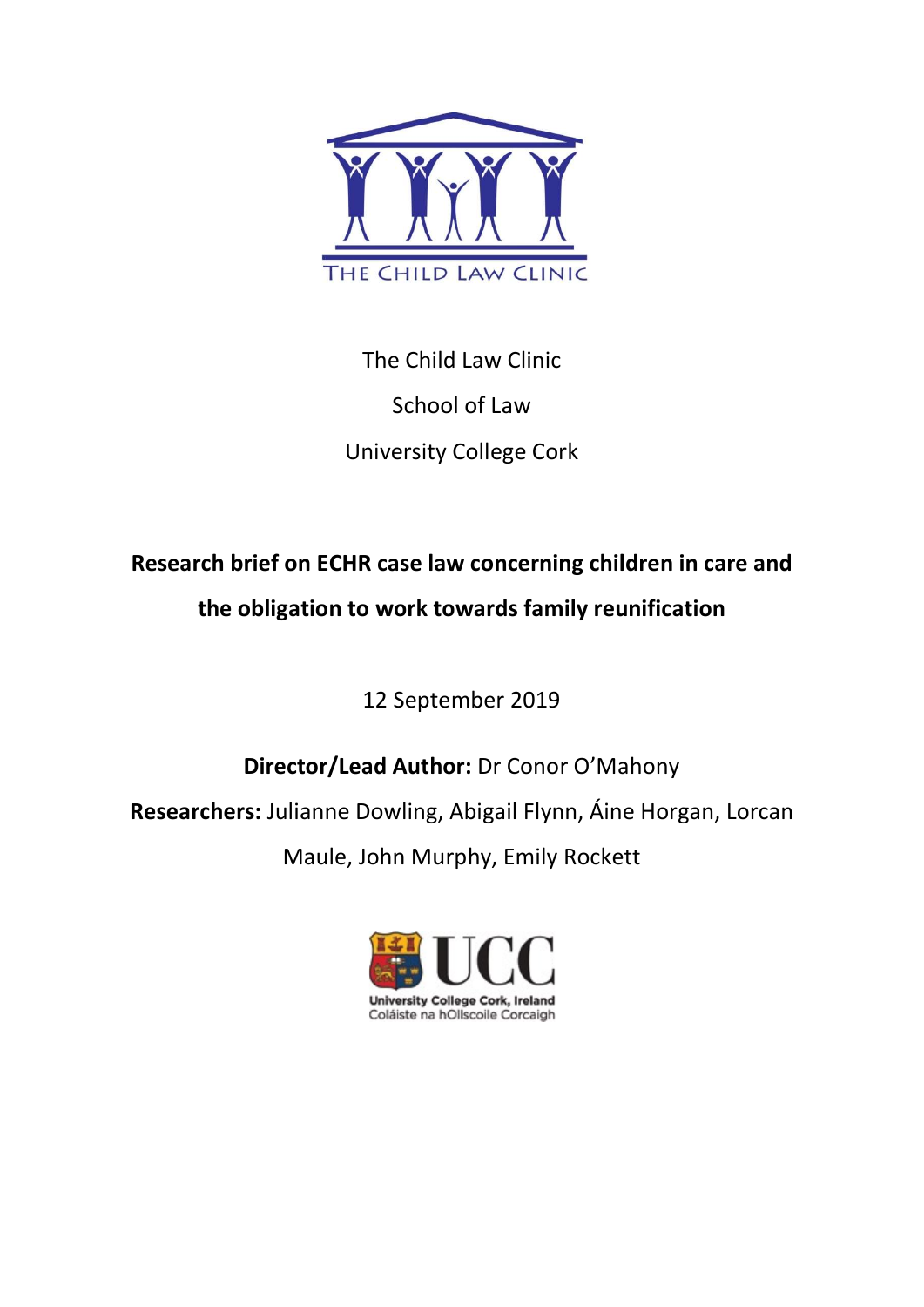#### Executive Summary

Since the early 1990s, the European Court of Human Rights (ECtHR) has developed a considerable body of case law concerning the obligation of States Parties under Article 8 of the ECHR to take positive steps towards the reunification of children in care with their families. This case law has established a number of consistent principles, including that care is to be regarded as a temporary measure to be discontinued as soon as possible; and that there is a positive obligation on State authorities to take reasonable measures designed to facilitate reunification (such as access and regular reviews). However, there are limits on the extent of these obligations. State authorities are not obliged to endlessly pursue family reunification, and other factors such as the best interests of the child may override the obligation to do so. In the most extreme cases, where the child is settled in his or her de facto family environment and there is no reasonable prospect of family reunification, the adoption of the child may be permissible. However, adoption orders will be subjected to the strictest scrutiny to ensure that less radical measures would not have sufficed to protect the interests of the child. This research brief will explore the parameters of this case law, highlighting key cases and the reasons offered by the Court for why violations of Article 8 were found or not found.

### 1. Care as a Temporary Measure

In a long line of cases, beginning with W v United Kingdom<sup>1</sup> in 1987, the ECtHR has repeatedly reiterated the principle that "[t]he mutual enjoyment by parent and child of each other's company constitutes a fundamental element of family life. Furthermore, the natural family relationship is not terminated by reason of the fact that the child is taken into public care."<sup>2</sup> Building on this principle, the Court has repeatedly held that placing children in the care of the State should be regarded as a temporary measure, to be discontinued as soon as circumstances permitted; moreover, any measures of implementation of a care order should be consistent with the ultimate aim of reuniting the child with its family.<sup>3</sup> Phrased slightly differently, the Court has held that "a mother's right to respect for family life under Article 8 (art. 8) includes a right to the taking of measures with a view to her being reunited with her child."<sup>4</sup> This is the fundamental premise underpinning the approach of the Court to cases in this area.

# 2. Obligation to Facilitate Reunification

The principle that care should be a temporary measure to be discontinued as soon as reunification is possible creates numerous obligations for State authorities; these include negative obligations not to create impediments to reunification, and positive obligations to take steps designed to facilitate reunification.

<sup>1</sup> 9749/82, July 8, 1987.

<sup>&</sup>lt;sup>2</sup> Ibid at [59]. This was quoted with approval in, inter alia, Olsson v Sweden (No. 1) (10465/83, 24 March 1988 at [59]; Eriksson v Sweden (11373/85, 22 June 1989) at [58]; and Andersson v Sweden (12963/87, 25 February 1992) at [72].

 $3$  See, e.g., Olsson v Sweden (No. 1) (10465/83, 24 March 1988) at [81] and Johansen v Norway (17383/90, 7 August 1996) at [78].

<sup>4</sup> Eriksson v Sweden (11373/85, 22 June 1989) at [71].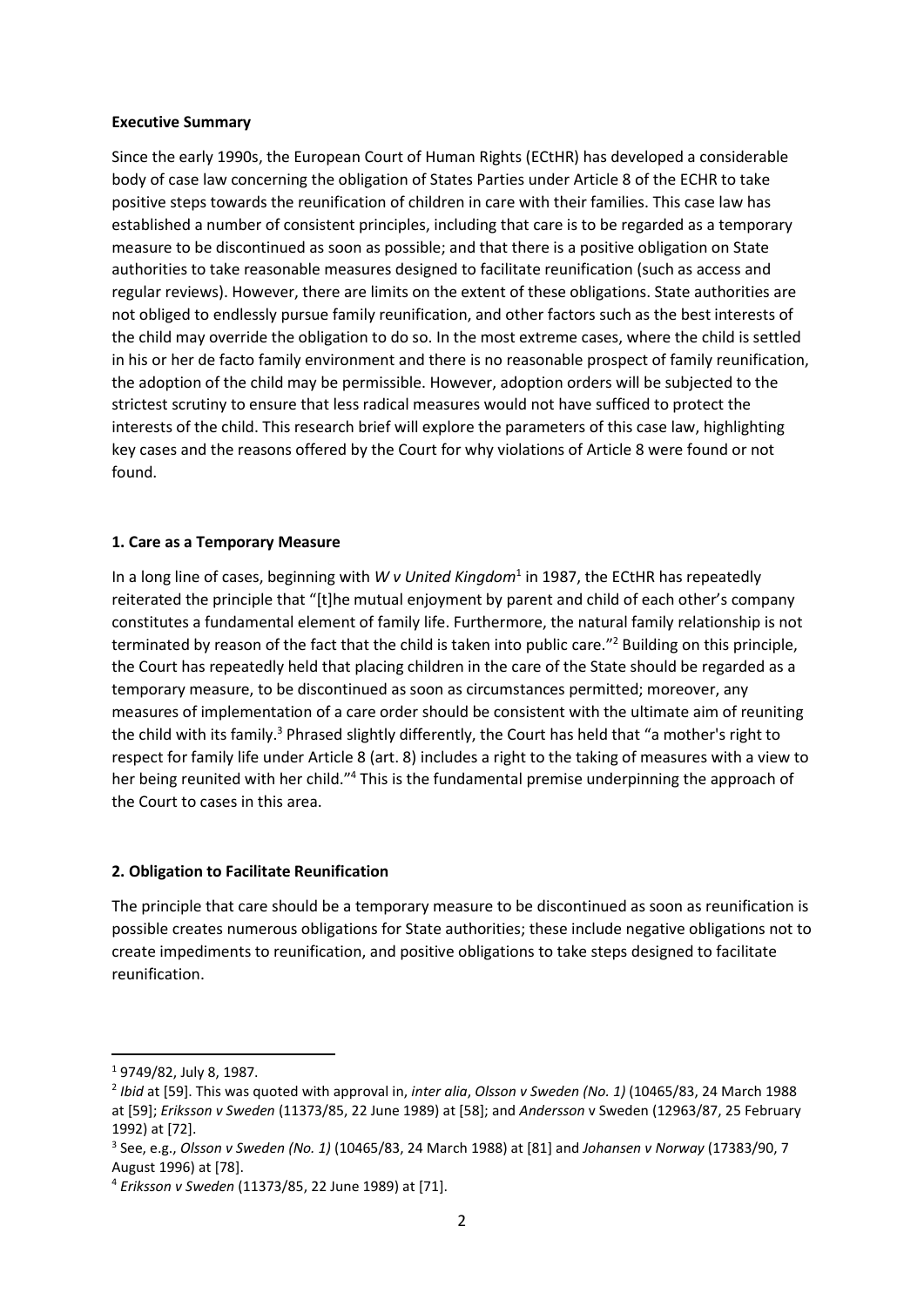#### 2.1 Access

The main issue that is addressed in the case law is access to the child in care by its parents. In the one of the earliest cases of Olsson v Sweden, a violation of Article 8 was found on the basis that the children were placed in care in separate locations at a significant distance both from their natural parents and from each other, with the result that access was frustrated. Having identified the ultimate aim of reunification, the Court noted:

"In point of fact, the steps taken by the Swedish authorities ran counter to such an aim. The ties between members of a family and the prospects of their successful reunification will perforce be weakened if impediments are placed in the way of their having easy and regular access to each other. Yet the very placement of Helena and Thomas at so great a distance from their parents and from Stefan … must have adversely affected the possibility of contacts between them. This situation was compounded by the restrictions imposed by the authorities on parental access; whilst those restrictions may to a certain extent have been warranted by the applicants' attitude towards the foster families … it is not to be excluded that the failure to establish a harmonious relationship was partly due to the distances involved."<sup>5</sup>

Access is viewed by the Court as an essential means of facilitating eventual reunification, and there have been a significant number of judgments in which a violation has been found due to excessive restrictions on access. For example, in *Eriksson v Sweden*, the Court found that a denial of enforceable access over a period of six years "denied [the mother] the opportunity to meet with her daughter to an extent and in circumstances likely to promote the aim of reuniting them or even the positive development of their relationship".<sup>6</sup> In Andersson v Sweden, a violation was found in circumstances where access was curtailed over a period of several years, including a prohibition on correspondence by letter or telephone for a period of 18 months, without sufficient justification for the latter:

The reasons adduced by the Government are of a general nature and do not specifically address the necessity of prohibiting contact by correspondence and telephone. The Court does not doubt that these reasons were relevant. However, they do not sufficiently show that it was necessary to deprive the applicants of almost every means of maintaining contact with each other for a period of approximately one and a half years. Indeed, it is questionable whether the measures were compatible with the aim of reuniting the applicants.<sup>7</sup>

In Johansen v Norway,<sup>8</sup> the mother had a history of trying to remove her son from his foster home, and of not informing the authorities when her son ran away from his foster home to be with her. She subsequently had a daughter who was taken into interim care shortly after birth. Six months later, a decision was taken to place her in a foster home with a view to adoption; to deny the mother access from that time, and to keep the location of the foster home secret. While accepting that the authorities had reason to fear that the mother might disrupt the foster placement, it noted that access had operated in a satisfactory manner during the six months during which the child was in interim care, and that the applicant's lifestyle had improved somewhat even at the time of the full

<sup>5</sup> Olsson v Sweden (No. 1) (10465/83, 24 March 1988) at [81].

<sup>6</sup> 11373/85, 22 June 1989 at [71] to [72].

 $7$  Andersson v Sweden (12963/87, 25 February 1992) at [96].

<sup>8</sup> Johansen v Norway (17383/90, 7 August 1996).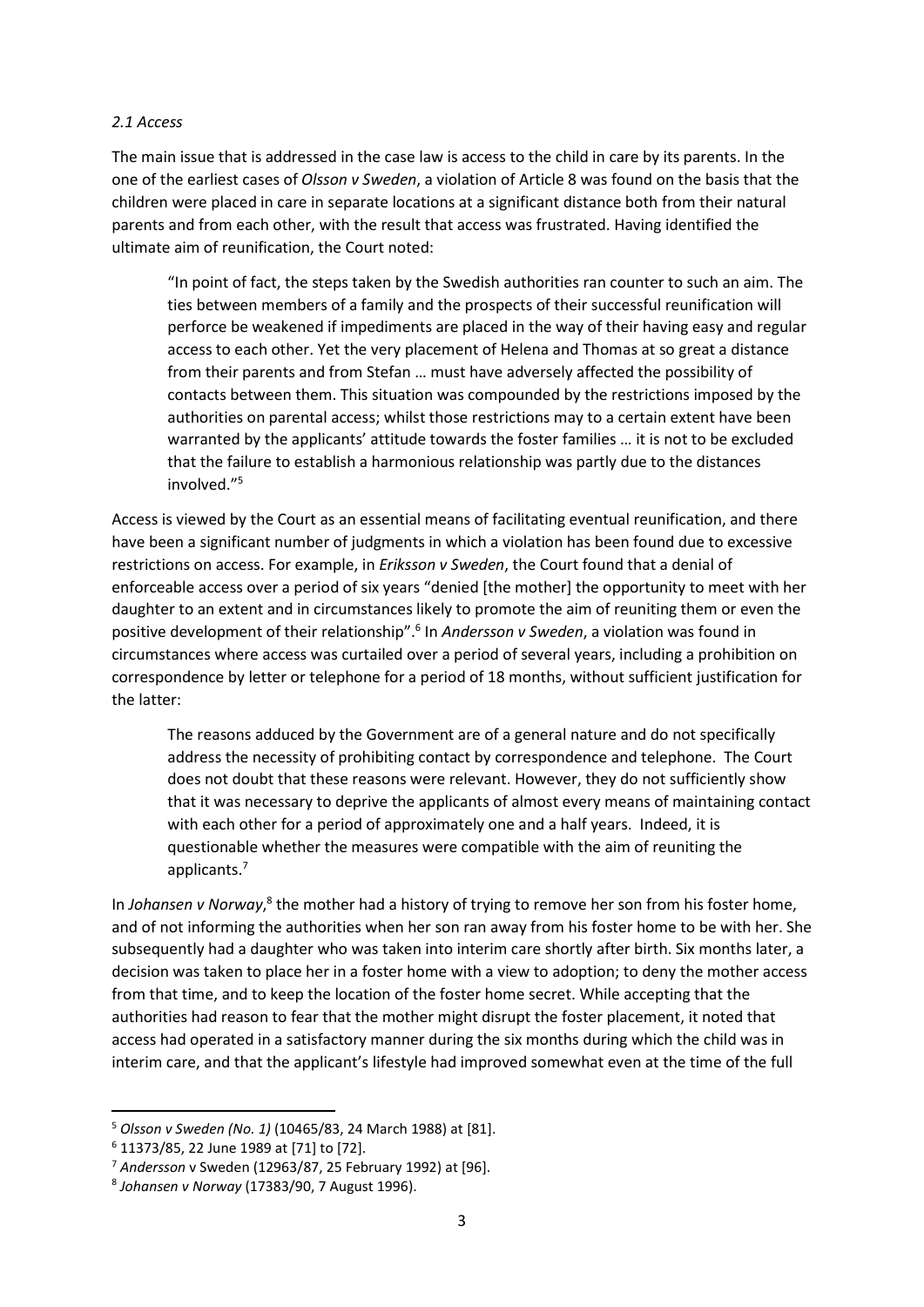care order.<sup>9</sup> Indeed, less than a year later, a court found that her material conditions had improved to the point where she would have been able to provide her daughter with a satisfactory upbringing; while the court refused to terminate care at that point, its decision was informed by the lack of contact which had been brought about by the earlier decision.<sup>10</sup> Therefore, the Court held that "it cannot be said that those difficulties and that risk were of such a nature and degree as to dispense the authorities altogether from their normal obligation under Article 8 of the Convention (art. 8) to take measures with a view to reuniting them if the mother were to become able to provide the daughter with a satisfactory upbringing."<sup>11</sup> Accordingly, Article 8 was violated by the Norwegian authorities.

R v Finland<sup>12</sup> is another case in which a violation of Article 8 was found due to restrictions on access. The applicant was the father of a child taken into care at the age of 5. The applicant's main grievance was not that his son had been take into care but that there was a "subsequent refusal to terminate" this care and also heavily restricted access. The applicant was initially allowed to see his son once or sometimes twice a month; subsequently, this was reduced to only once every second month. These restrictions were initially based on a suspicion of incest having occurred; when this suspicion was not supported by a later examination, it was agreed at a meeting that "constant visiting could confuse the child's situation".<sup>13</sup> The restrictions on access were not the subject of formal rulings, and this made it more difficult for the applicant to challenge them. The Court noted:

Whereas the authorities enjoy a wide margin of appreciation in assessing the necessity of taking a child into public care, a stricter scrutiny is called for in respect of any further limitations, such as restrictions placed by those authorities on parental rights of access. Such further limitations entail the danger that the family relations between the parents and a young child are effectively curtailed. The minimum to be expected of the authorities is to examine the situation anew from time to time to see whether there has been any improvement in the family's situation. The possibilities of reunification will be progressively diminished and eventually destroyed if the biological parent and the child are not allowed to meet each other at all, or only so rarely that no natural bonding between them is likely to occur …<sup>14</sup>

The Court held that "any possibility of reunification was significantly hindered in the initial stages by the failure to issue decisions concerning the access restrictions and the termination of the care that could be appealed against. The restriction of contact between the applicant and his son, far from facilitating a possible reunification of the family, rather contributed to hindering it." Moreover, although the applicant had requested that the authorities monitor the interaction between him and his son during periods of home leave, this did not occur.<sup>15</sup> As such, the Court found a violation for the following reasons:

On the facts of the case the Court cannot discern any serious and sustained effort on the part of the social welfare authority directed towards facilitating a possible family reunification such as could reasonably be expected for the purposes of Article 8 § 2 during the many years throughout which the boy was in care. The picture transpiring from the facts

<sup>&</sup>lt;sup>9</sup> Ibid at [80] to [83].

 $10$  *Ibid* at [84].

 $11$  *Ibid* at [84].

<sup>12</sup> 34141/96, 30 May 2006.

 $13$  *Ibid* at [12].

<sup>&</sup>lt;sup>14</sup> Ibid at [90].

<sup>15</sup> Ibid at [92].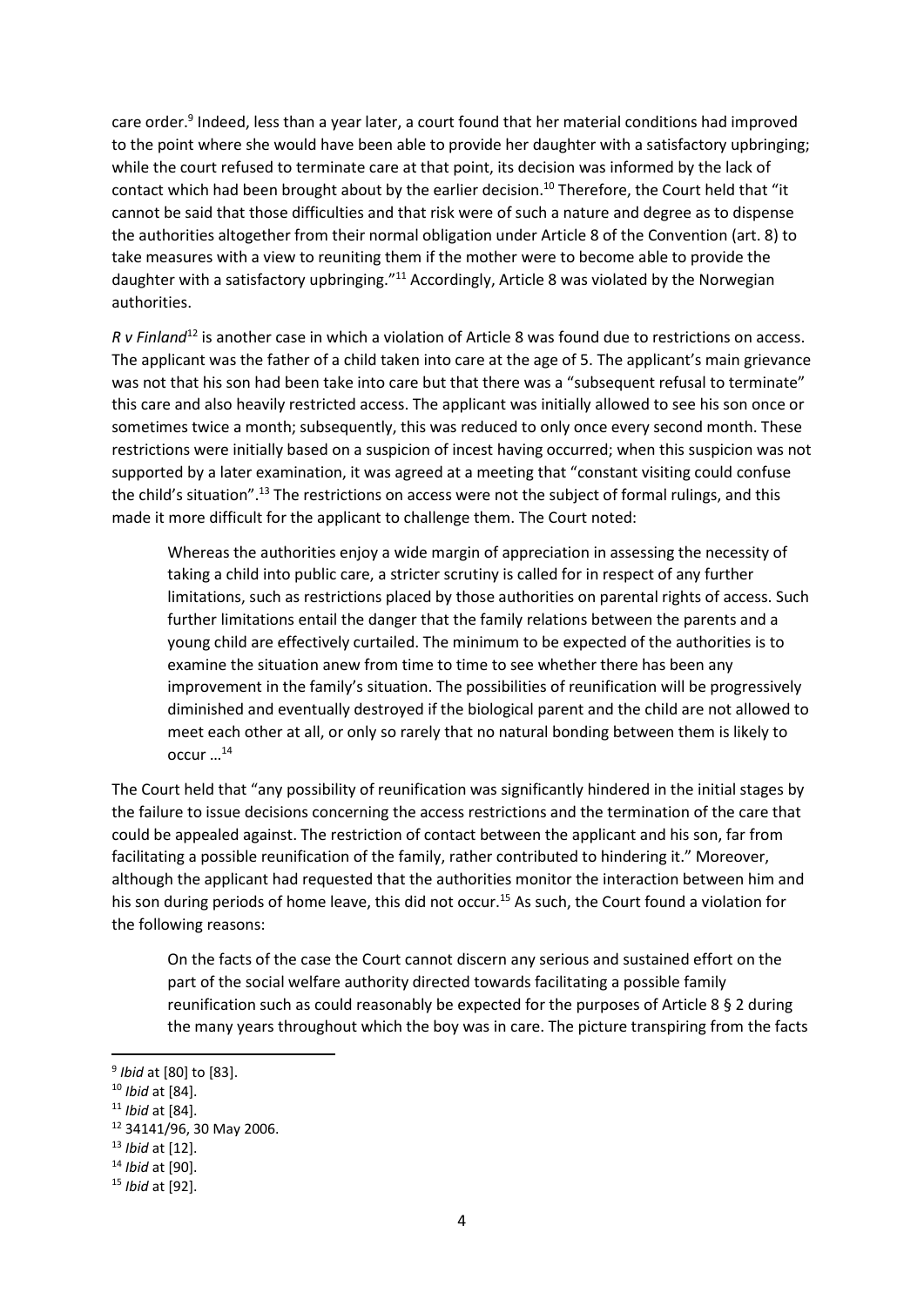of the case is one of determination on the part of the local social welfare authority not to consider the reunification of the applicant and his son as a serious option, instead firmly proceeding from a presumption that the boy would be in need of long term public care by substitute carers. Moreover, the severe restrictions on the applicant's right to visit his son reflect an intention on the part of the social welfare authority to strengthen the ties between the boy and the substitute carers rather than to reunite the applicant and his son.

Therefore, the Court concludes that the authorities failed to take sufficient steps towards a possible reunification of the applicant's family.<sup>16</sup>

Most recently, in NP v Moldova, $^{17}$  a violation of Article 8 was found in a case where parental authority was found to have been withdrawn without sufficient justification being put forward by the public authorities. Since the mother was denied access to her daughter for over two years as an automatic consequence of a decision to withdraw parental authority, it followed that this also violated her rights under Article 8.<sup>18</sup>

#### 2.2 Enforcement of Access

Given the importance of access to the goal of reunification, there is an obligation on States to ensure that proceedings and decision concerning access are not unduly delayed; and where access orders are in place, that they are actually enforced. Ribic v Croatia,<sup>19</sup> while a private family law case, addresses this issue in a manner that has cross-over implications for public care cases. The Court commented that even though the primary object of Article 8 is to protect individuals against arbitrary action by public authorities, there are also positive obligations inherent in "respect" for family life; these include an obligation on the national authority to take measures with a view to reuniting parents with their children and to facilitate such reunions.<sup>20</sup> The Court formed the view that the lengthy delay in proceedings during which the applicant was unable to maintain contact with his child was a priori in breach of the State's positive obligations under Article 8 and could only be justified in "exceptional circumstances".<sup>21</sup> Of specific relevance to the public care context, it was held that a lack of co-operation between parents is not sufficient to exempt the authorities from their positive obligations in itself; "[i]t rather imposes on the authorities an obligation to take measures to reconcile the conflicting interests of the parties, keeping in mind the best interests of the child as primary consideration".<sup>22</sup> Thus, where a child is in care, a lack of co-operation with access arrangements on the part of foster parents will not justify a failure by the public authorities to ensure that access occurs. The Court noted that "any obligation to apply coercion in this area must be limited, since the interests, as well as the rights and freedoms, of all concerned must be taken into account, and more particularly the best interests of the child"; nevertheless, "[a]lthough coercive measures against children are not desirable in this sensitive area, the use of sanctions must not be ruled out in the event of unlawful behavior by the parent with whom the children live".<sup>23</sup>

<sup>16</sup> Ibid at [93] to [94].

<sup>17</sup> 58455/13, 6 October 2015.

<sup>&</sup>lt;sup>18</sup> *Ibid* at [82] to [86].

<sup>19</sup> 27148/12, 2 April 2015.

<sup>20</sup> Ibid at [89].

 $21$  *Ibid* at [91].

<sup>22</sup> Ibid at [94].

<sup>23</sup> Ibid at [95].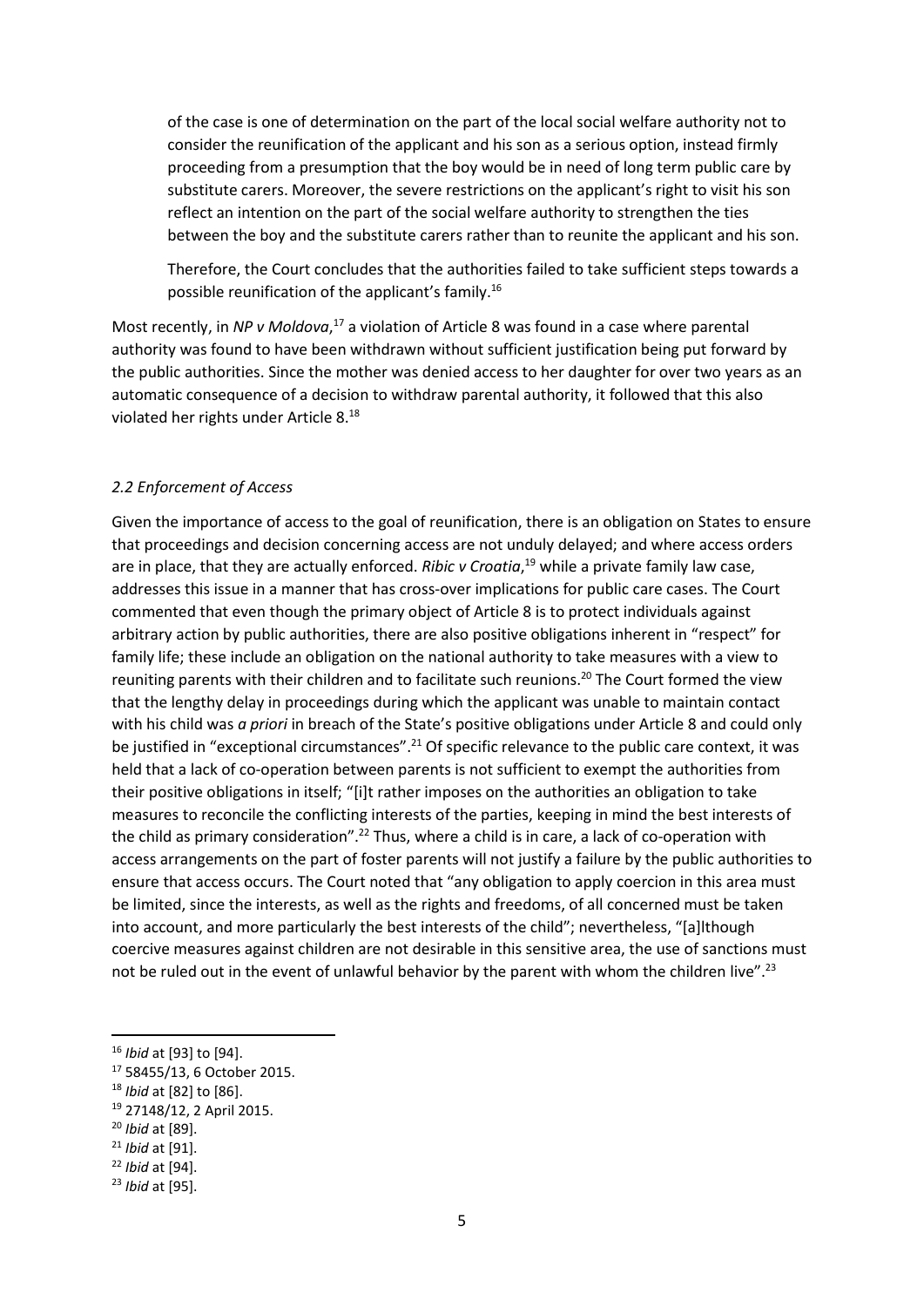In the similar case of Stasik v Poland,<sup>24</sup> the Court stated that "n cases of this kind the adequacy of a measure is to be judged by the swiftness of its implementation, as the passage of time can have irremediable consequences for relations between the child and the parent who do not cohabit". This is all the more pressing in cases where the question of who should ultimately have custody of the child is at issue, since the passage of time may also have an impact on the outcome of a pending custody dispute.<sup>25</sup> A delay of several years in enforcing an access order, including several unexplained delays of months of a time during which no court hearings were even scheduled, led the Court to find that the Polish authorities failed to make adequate and effective efforts to enforce the contact order, and had accordingly violated Article 8.<sup>26</sup>

#### 2.3 Review of Care Orders

A further measure that is required of public authorities with a view to working towards the discontinuation of care orders and eventual family reunification is the keeping under review of the circumstances grounding the care order. K and T v Finland<sup>27</sup> concerned a woman suffered from schizophrenia and spent frequent stints in hospital; as a result of her mental illness the view was formed that K was unable to provide satisfactory care for her children and as a result they were taken into public care. The Chamber noted that the competent authorities seemed to have consistently assumed long-lasting care and placement was necessary; obstacles had been placed in the way of reunification of the family by this attitude and these obstacles were increased by the restrictions placed upon access to the children.<sup>28</sup> It found a violation of Article 8 on the basis of a lack of consideration to terminate the care, despite evidence that K's situation had improved; the Chamber considered this an unfair balance between the various interests of those involved.<sup>29</sup> Relevant to the authorities was evidence from K's doctors which stated that, while at the present time she was unable to care for her children, her illness would not necessarily prevent her from permanently caring them.<sup>30</sup> However, this appeared to have been given little consideration in the circumstances by the relevant authorities.

The Grand Chamber, in reviewing the case, also referred back to the guiding principle that a care order should be regarded as temporary, to be discontinued as soon as circumstances permit and any measures implementing the care orders should be consistent with the ultimate aim of family reunification of the natural family.<sup>31</sup> According to the Grand Chamber there is a positive duty on authorities to take measures to facilitate family reunification as soon as reasonably feasible; this is a duty which arises from the time the care order is made, subject always to the interests of the child.<sup>32</sup> It noted that while enquiries had been made in order to ascertain whether the applicant's would be able to bond with the children, these did not amount to serious or sustained efforts directed towards facilitating family reunification such as could be reasonably be expected under Article 8(2), especially as the court noted that they constituted the sole effort of the authorities during the seven years that the children were in care. The Grand Chamber held that the minimum to be expected by

<sup>24</sup> 21823/12, 6 October 2015.

<sup>25</sup> Ibid at [92].

<sup>26</sup> Ibid at [94].

<sup>27</sup> 25702/94, 12 July 2001.

 $28$  *Ibid* at [177].

<sup>&</sup>lt;sup>29</sup> Ibid at [177] to [178].

 $30$  *Ibid* at [20].

<sup>&</sup>lt;sup>31</sup> Ibid at [178].

 $32$  Ibid.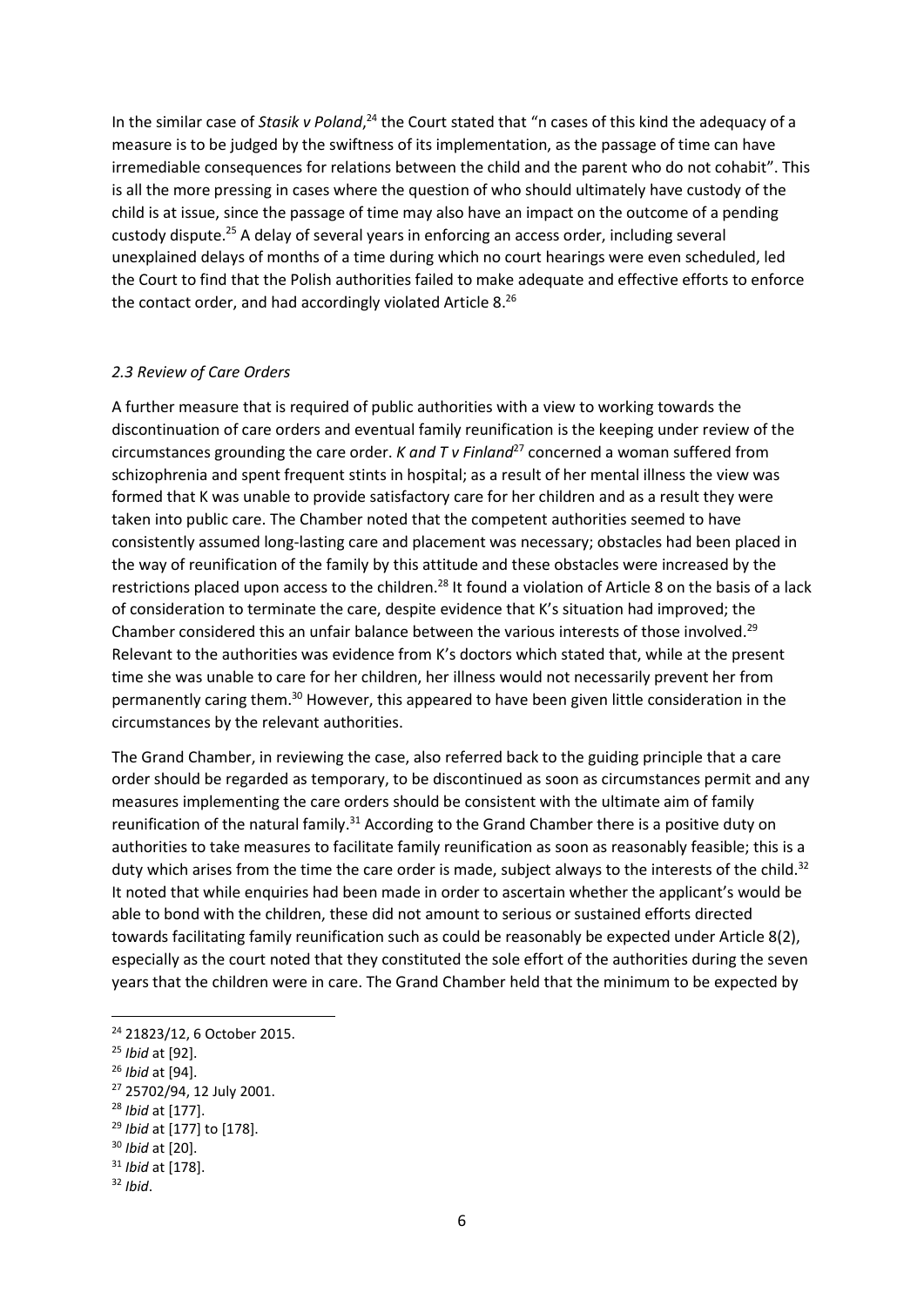the authorities is to examine the case anew from time to time in order to assess whether there had been any improvement on the part of the family.<sup>33</sup>

Aside from a general obligation to keep the situation under review, the case law shows that there is a specific obligation on public authorities and domestic courts to take into account any new evidence presented by the parents regarding their parenting capacity. The case of Kocherov and Sergeyeva v Russia<sup>34</sup> concerned a father who had a mild mental disability and lived in a care home until 2012. In 2008 he had a daughter who was the second applicant. The child was placed in a child care home after the birth. In 2011, after the first applicant obtained an apartment for himself, the child care home applied for a restriction of his parental authority, stating that the child living with her father would be dangerous and stressful for her.

In 2011, the father submitted an expert report concerning his condition that declared him as entirely focused, sociable person with reduced intelligence, and concluded that he would be able to exercise his parental authority fully. However, although they never contested this report, the social services and the domestic court nevertheless would not allow him to take his daughter into his care on the basis that this would not be in the child's best interests. The domestic court held that the living with her father after such a long separation would be stressful for her and that the father had no skills and experience with bringing up children.

The ECtHR held that the failure to take into account this new evidence as to the applicant's parenting capacity, taken together with insufficient weight attached to evidence presented regarding potential risks to the child, meant that there was insufficient justification for the restrictions on this parental authority. Accordingly, there had been a violation of the applicant's right to family life under Article 8.<sup>35</sup>

#### 3. Limits of Obligations

# 3.1 "Reasonable Steps"

The obligation to work towards reunification is not limitless or open-ended, and it is qualified by a number of factors. As a general point, the obligation is to take "reasonable" measures; in R and H  $v$ United Kingdom, it was held that "Article 8 does not require that domestic authorities make endless attempts at family reunification; it only requires that they take all the necessary steps that can reasonably be demanded to facilitate the reunion of the child and his or her parents."<sup>36</sup> Where it can be demonstrated that the authorities have taken reasonable measures, a violation will not be found. For example, in V v Slovenia, the Court found that there was no violation of Article 8 on the basis that "sustained efforts were made on the part of the authorities to facilitate contact and possible family reunification, and that the situation was regularly examined to see whether there had been any improvement in the family situation."<sup>37</sup>

Similarly, in Jovanovic v Sweden,<sup>38</sup> the Court declined to find a violation due to the efforts made by the authorities to keep the case under review and to facilitate contact. In that case, following the

<sup>-</sup> $33$  Ibid.

<sup>34</sup> 16899/13, 29 March 2016.

<sup>&</sup>lt;sup>35</sup> Ibid at [101]] to [117].

<sup>36</sup> 35348/06, 31 May 2011 at [88].

<sup>37</sup> V v Slovenia (26971/07, 1 December 2011) at [84].

<sup>38</sup> 10592/12, 22 October 2015.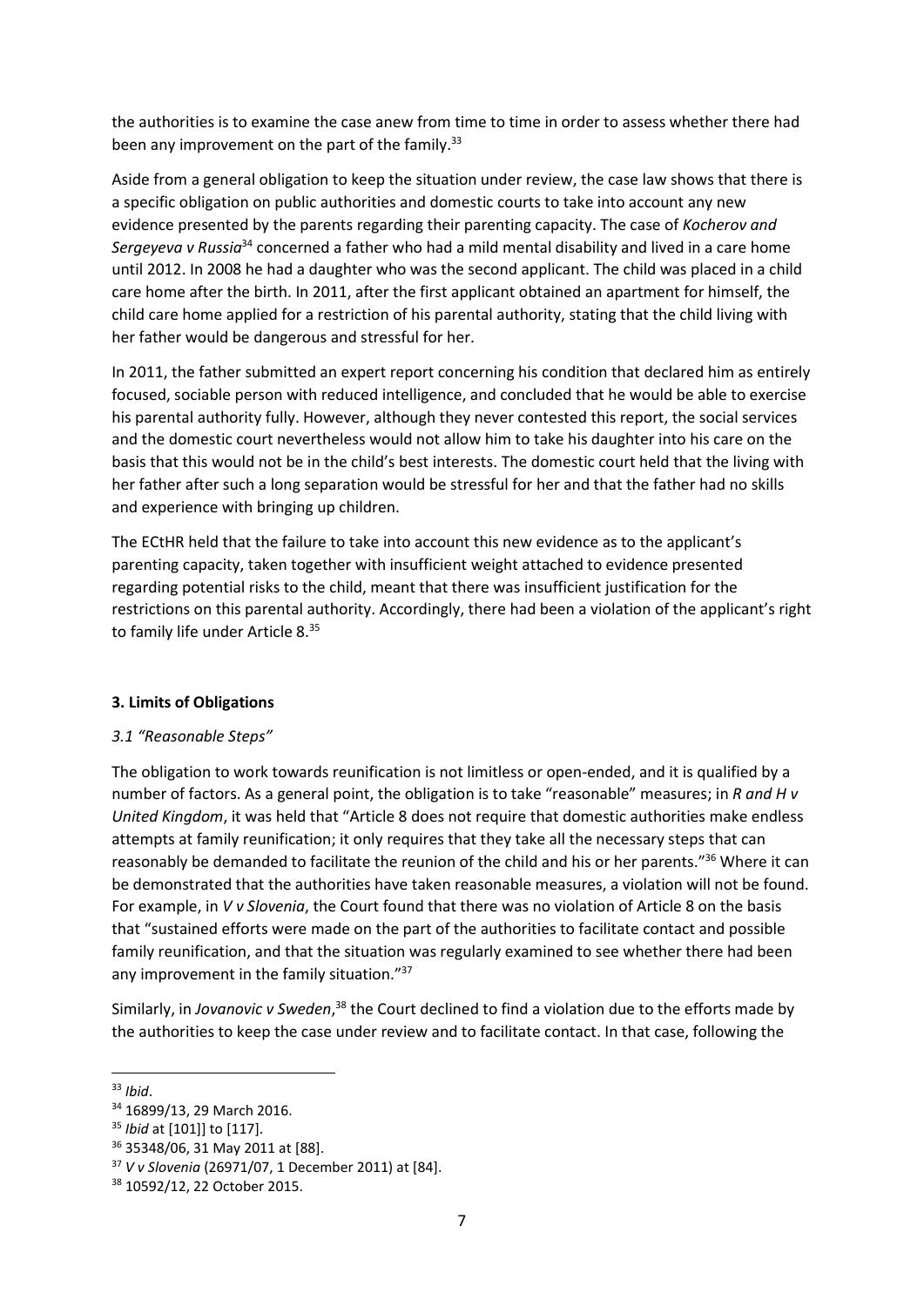initial decision to take the infant into care when he suffered severe injuries, he was transferred to a treatment home along with the parents, the primary purpose of which was to evaluate the parent's ability to look after the infant. The staff in the home found that the mother had shown considerable flaws in her emotional interaction with the child. In a report, it was said that the mother objectified the baby instead of regarded the baby in his own right, and this was seen as worrying. The report was lacking detail on the father's interaction as he was absent from the home due to work commitments. The infant was then placed into a family home.

The applicant's contact rights were regularly examined by the social services. The parents were allowed to visit the child once every other month; this was appealed, and was then changed to one and half hours once every month, before later being reduced to one hour every month. The social services claimed that the visits were having an adverse effect on the infant's mental health and hence for the reduction in visiting hours. When the child was four, a company was assigned to film the mother and the child during one of their visiting sessions. The company found that the applicant had shown sensitivity to the child and that the applicant had the necessary abilities to support the child in his future development. The report concluded that it was of great importance for the mother to see the child more often. The contact rights were then increased to reflect the report, and there had been no appeal from the applicant to make any changes to the agreement.

The ECtHR noted that the social services reviewed the public care order every six months and that the applicant was heavily involved in the decision-making process and was able to protect her interests. The Court, therefore, found that there had been no violation of the applicant's right under Article 8 of the ECHR.

Most recently, in Achim v Romania,<sup>39</sup> the Court declined to find a violation in a case where the placement in care had been intended as a temporary means of providing for the children. It was found that the authorities had made real efforts to preserve the bonds between the children and their parents, on the basis that no ban had been placed on visits; the municipality had provided petrol to facilitate monthly visits; telephone contact had been maintained; and the children's return to their parents had been prepared in advance. The authorities had adopted a constructive attitude by advising the parents on the action they should take to improve their financial situation and their parenting skills in order to promote the children's development and education. Financial support had been granted to repair the roof of their house and install toilets, and on the first signs of improvement, the authorities had suggested returning the children to the family home. Consequently, the Court held that the temporary placement in care had been justified by relevant and sufficient reasons and had been intended as temporary. By closely monitoring the situation of the children and their parents, the authorities had consistently endeavoured to protect the children's interests, while seeking a fair balance between the rights of the parents and those of the children.

# 3.2 Best Interests of the Child

-

The best interests of the child may serve as a limitation on the duty of the public authorities to take measures designed to facilitate reunification. In Johansen v Norway, the Court observed that "the parent cannot be entitled under Article 8 of the Convention (art. 8) to have such measures taken as

<sup>39 45959/11, 24</sup> October 2017 (judgment only available in French; see Court press release available at https://t.co/2iIH05mFa6).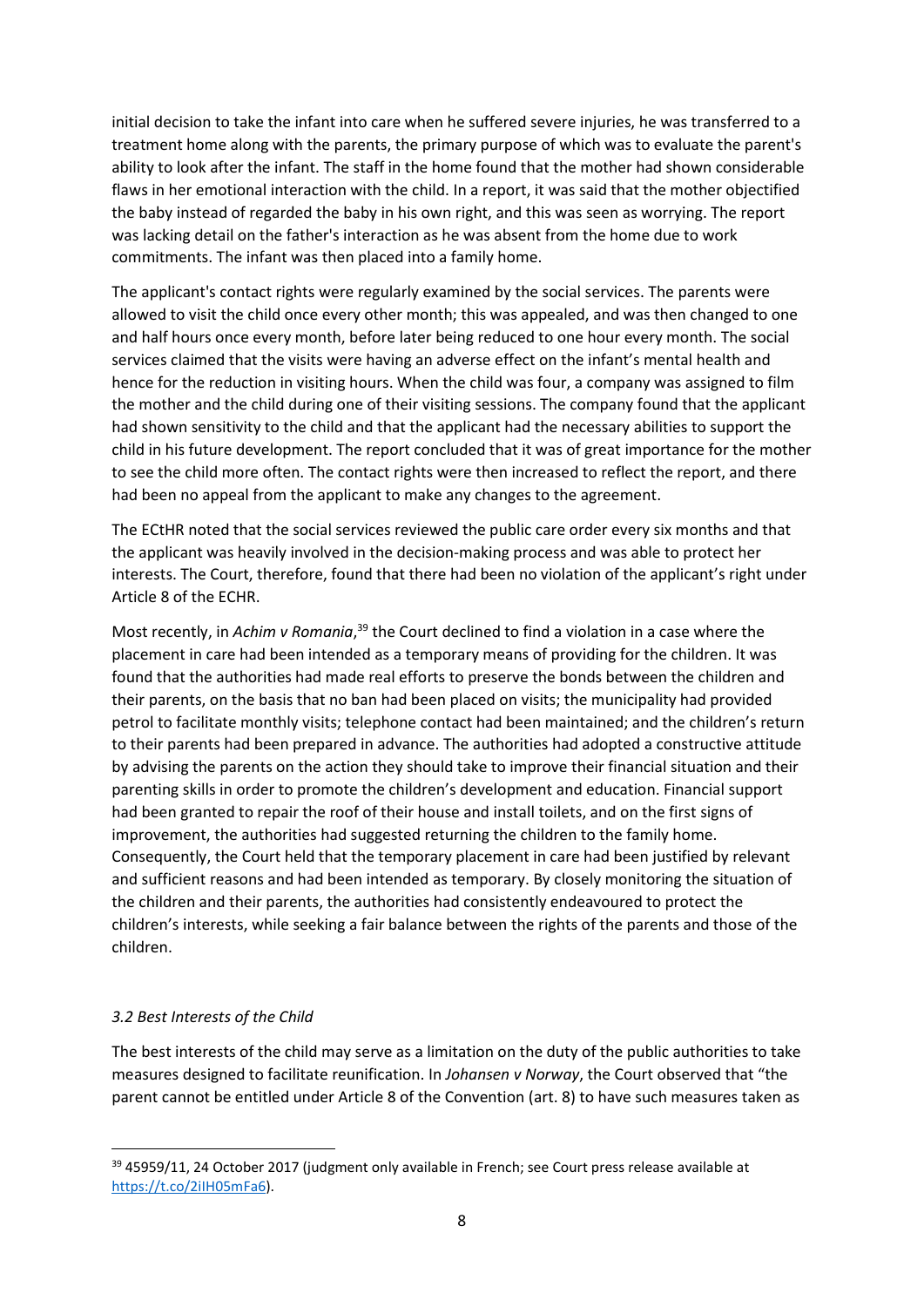would harm the child's health and development."<sup>40</sup> A violation was ultimately found in that case, but this principle has been followed through on in other judgments. In YC v United Kingdom,<sup>41</sup> the parents were non-compliant with treatment programmes for alcohol and domestic abuse; the guardian ad litem referred to this as the crux of the issue regarding reunification and felt that a return into their care would cause serious harm to the child.<sup>42</sup> The Court held that "where maintenance of family ties would harm the child's health and development, a parent is not entitled under Article 8 to insist that such ties be maintained.<sup>"43</sup> Attempts had been made to facilitate reunification through the provision of support for alcohol abuse and opportunities for parenting assistance, and the child's mother had been involved in decision-making processes.<sup>44</sup> In these circumstances, no violation was found.

In the case of Levin v Sweden,<sup>45</sup> the public care order granted the applicant with visiting rights to the children and she visited them approximately once a month. However, this was reversed in the higher courts as it was found that the children were not happy to meet with the mother anymore and that they were suffering from the meetings. However, 16 months later, the Social Council decided to restrict the access afforded to the parents; each parent would meet with the child once every three months, so the mother would see them once every six months. All three children had suffered severe harm to their health and development because of the deficiencies in the applicant's ability to care for them. They were vulnerable and sensitive to change. They had become calmer and more balanced since entering care, but all three displayed signs of severe anxiety (including vomiting, bed wetting and sleeping badly) before and after contact with their mother. The Social Council concluded in its investigation report that the children had a right to contact with their mother but that their best interests required that the contact be limited in order to ensure their secure and positive development. After two years under this arrangement, contact was increased to four times a year.

The ECtHR noted that the social services had not set out to sever all links between the parties but continuously tried to find a balance and had attempted to maintain ties. The children were still allowed access to their father twice a year; during the meetings with the parents the children and the homes the children are living in show photos and films of their activities to include the parents in their lives. The parents are also still legal guardians of the children and have no intention of transferring the right to the new family of the children. All family members are free to send and receive letters and postcards from each other. The Court found no reason to question the goal of the Swedish authorities to improve relationships between the applicant and the children, and the intention of one day reuniting them or at least have a good and close relationship.<sup>46</sup>

The Court agreed that the restrictions on access were severe, but continued:

However, when deciding whether or not the measure violated the applicant's rights under Article 8 of the Convention, the Court has to balance the interest of the applicant to have increased contact with her children against the interests of the children to have a secure and stable environment in which to develop. In doing so, the Court attaches particular importance to the best interests of the children which, depending on their nature and

<sup>40</sup> Johansen v Norway (17383/90, 7 August 1996) at [78].

<sup>41</sup> 4547/10, 13 March 2012 at [134].

 $42$  *Ibid* at [58].

<sup>43</sup> Ibid at [134].

<sup>44</sup> Ibid at [146].

<sup>45</sup> 35141/06, 15 March 2012.

<sup>46</sup> Ibid at [62].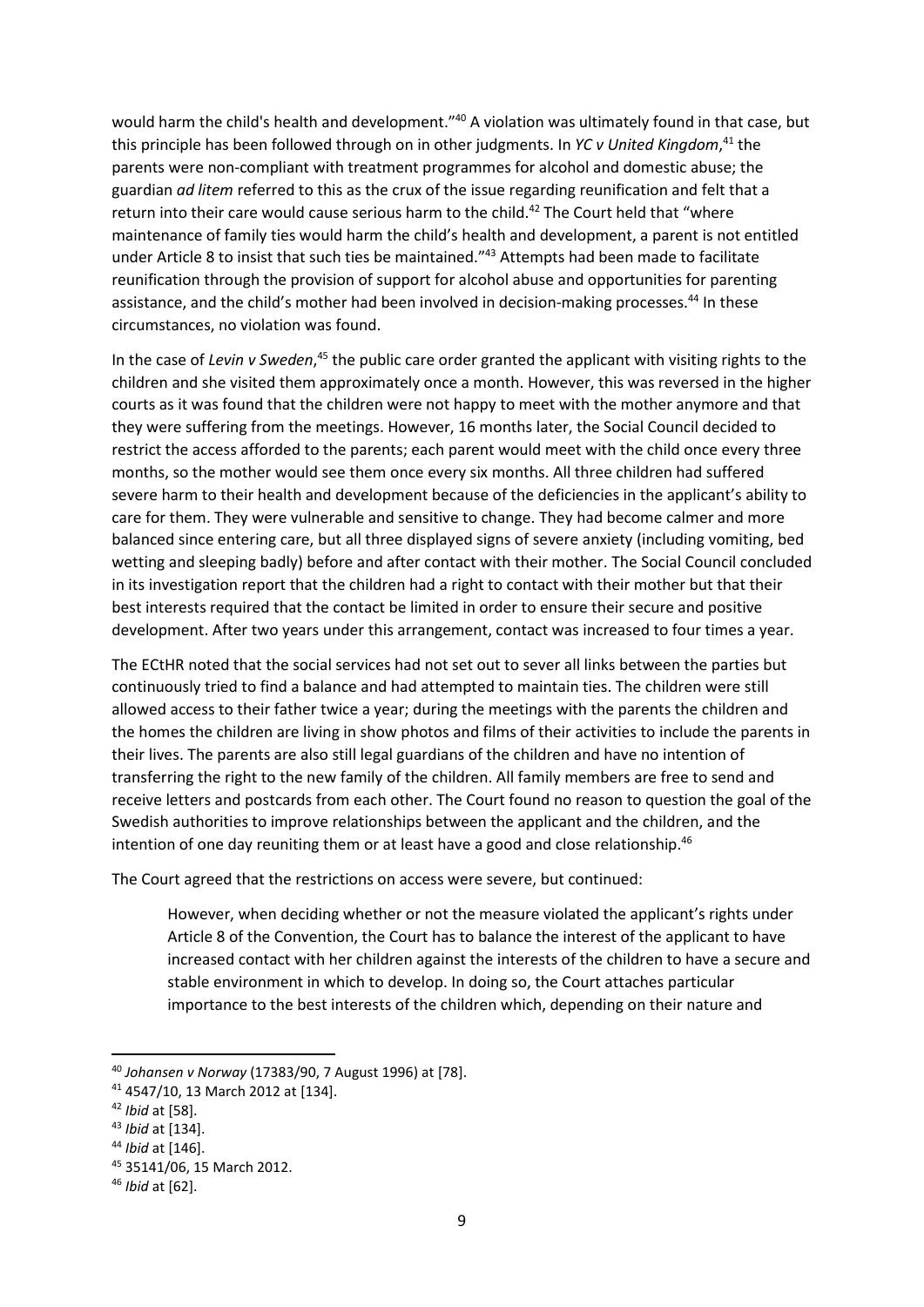seriousness, might override those of the applicant. In essence, it is the best interest of the children that is of crucial importance …<sup>47</sup>

In determining whether the granting of four visiting rights per year by the Courts in Sweden was fair, the Court drew attention to the fact that the children's own opinion about how often they wanted to see their mother was obtained upon request by the domestic court in the proceedings where contact was increased to four times per year. They expressly stated that they did not want to see their mother more than twice a year and they did not want to see her alone or stay with her. The ECtHR held that the voice of the children could not be ignored or trivialised in particular because it reflects the adverse reactions that the children displayed when the mother started to visit. The children had expressed that they wanted only to see their mother twice a year.<sup>48</sup>

It was also noted that the social services continuously reconsider the applicants contact rights every three months and provide a written decision to her which includes an evaluation of each child and its reason for the decision. However there was a delay on the applicant appealing any of decisions made by the social services, and this affected her case, the court held that if she had appealed sooner, she might have been granted an increase in contact rights.<sup>49</sup> In light of all of the above, the Court held that the restrictions imposed were taken to protect the best interests of the children and that the restrictions were proportionate to the aim of the act and were in the margin of appreciation. Therefore the Court held that there had been no violation of Article 8 of the ECHR.

#### 4. Placement for Adoption

The above cases all relate to efforts towards reunification where a child is in foster care. In the most extreme cases, the principle that the obligation to work towards reunification is not limitless has been found to permit the permanent adoption of children and the severing of family ties with the natural parents. However, a failure to adhere to any of the principles set out in the above case law will most likely lead to a determination that placing a child for adoption violates Article 8. (For example, in Johansen v Norway,<sup>50</sup> the mere decision to make the child available for adoption following inadequate contact and a failure to consider the mother's improved circumstances was found to violate Article 8, even though the final adoption order had not been made. The key point is that failures in the implementation of the care order that frustrate the goal of reunification may contribute to the creation of the very circumstances that culminate in the final outcome of adoption.)

In K and T v Finland, the Court observed that when a considerable amount of time has passed since the child was taken into care, the interests of the child not to have their de facto family changed again may override the interests of the parents to have the family reunified.<sup>51</sup> As such, notwithstanding the general principle that care is to be regarded as a temporary situation to be discontinued as soon as possible, adoption of the child may be permissible in the most extreme cases where reunification is not a realistic prospect and provided that sufficient efforts towards reunification have been made initially.<sup>52</sup> Nonetheless, the Court has stressed that "measures which

<sup>47</sup> Ibid at [64].

<sup>48</sup> Ibid at [67].

<sup>49</sup> Ibid at [68].

<sup>50</sup> Johansen v Norway (17383/90, 7 August 1996).

<sup>51</sup> 25702/94, 12 July 2001 at [155].

<sup>52</sup> R and H v United Kingdom (35348/06, 31 May 2011) at [82] to [89].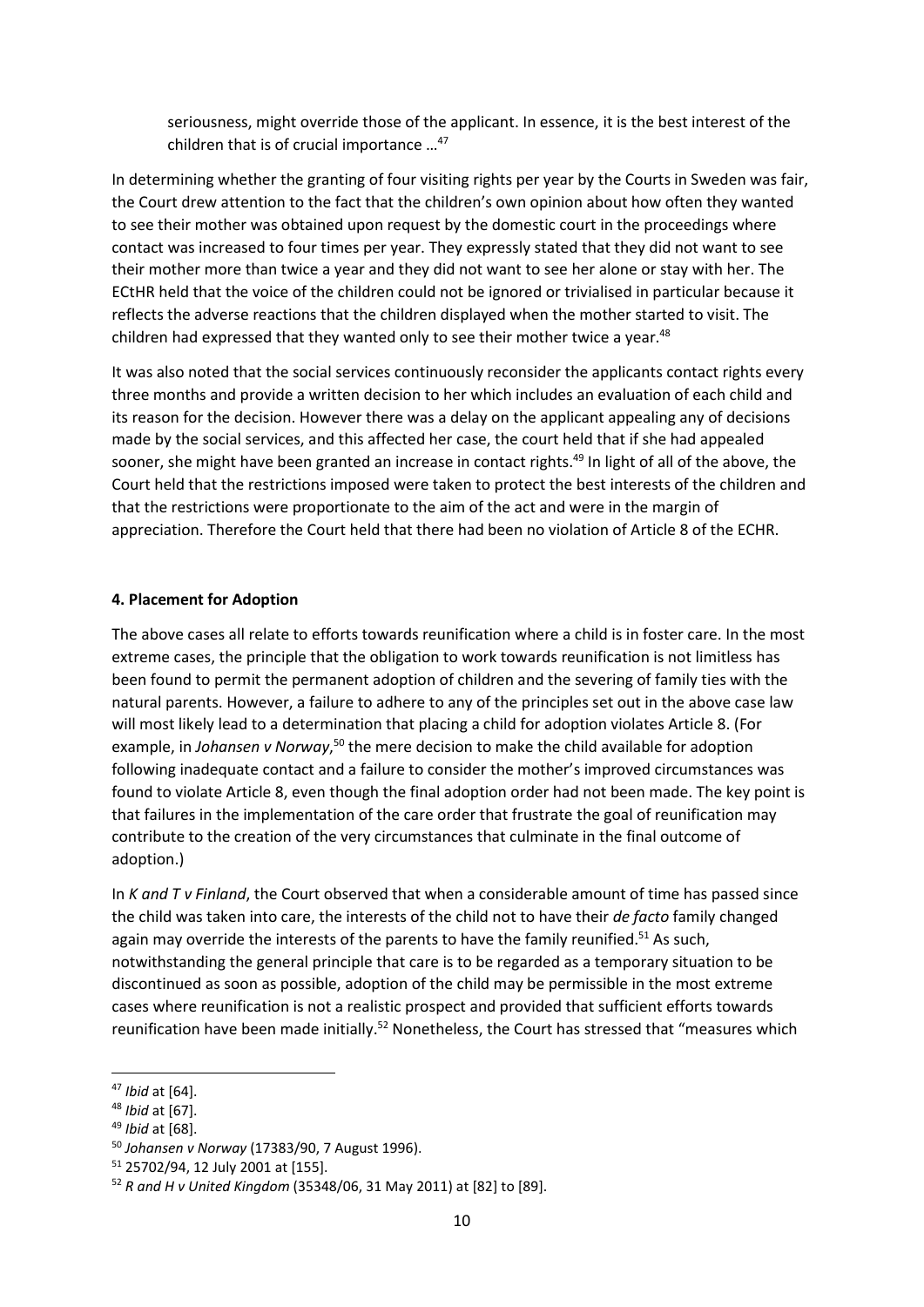deprive biological parents of the parental responsibilities and authorise adoption should only be applied in exceptional circumstances and can only be justified if they are motivated by an overriding requirement pertaining to the child's best interests."<sup>53</sup> Since adoption orders are irreversible, "there is an even greater call than usual for protection against arbitrary interferences" and they "must be subject to the closest scrutiny".<sup>54</sup> Everything must be done to preserve personal relations and, where appropriate, to "rebuild" the family; it is not enough to show that a child could be placed in a more beneficial environment for his upbringing.<sup>55</sup>

# 4.1 Cases in which adoption orders were found to be justified

In Aune v Norway,<sup>56</sup> the parents had a history of drug abuse, and their son was adopted from them without their authorisation. The child was removed from them initially under the equivalent of an interim care order which was subsequently made permanent. At the same time that the son was adopted permanently by his foster parents, the mother had rebuilt her life and had started her own business. While it was recognised the mother had made positive steps, it was still felt she was unable to care for her son long term. Noting that authorisation of adoption against the will of the parents should only be granted in exceptional circumstances, the ECtHR was happy this was the case here. While the child exhibited a normal standard of development for his age, he was identified by professionals as being vulnerable due to being 7 weeks premature and suffering neglect and trauma in his early life prior to being removed from his parents.<sup>57</sup> His crucial need for absolute emotional security (especially in the years to come) and the fact that he had no psychological child-parent bonds to the applicant were decisive in granting the adoption. The ECtHR confirmed the "correctness of the national assessment" in allowing the adoption to continue. It highlighted that the biological family had been allowed access to the child post adoption and that he was aware who they were; however, his welfare was best served in the permanent care of the parents he had bonded with and wished to remain with. The Court was satisfied that the decision to remove the child from the care of the parent and authorise adoption had been proportionate with regard to upholding the child's best interests.<sup>58</sup>

In SS v Slovenia,<sup>59</sup> the child was taken into care three weeks after birth as the mother's mental health difficulties were such that she was unable to care for the child. The appropriateness of this measure was not in dispute (indeed, the mother did not even enquire about the child for the first five months). The application instead argued that the decision to place the child for adoption was too extreme, and that the authorities had failed to provide the mother with adequate support in light of her illness. The Court acknowledged that "[i]n the case of vulnerable persons, the authorities must show particular vigilance and afford increased protection";<sup>60</sup> however, it was satisfied that the response of the authorities in the case at hand had been appropriate.<sup>61</sup> Moreover, contact had been facilitated; the failure of the mother and child to form a bond was not in any way attributable to the

<sup>&</sup>lt;sup>53</sup> See, e.g., Johansen v Norway (17383/90, 7 August 1996) at [78]; Aune v. Norway (52502/07, 28 October 2010) at [66], and R and H v United Kingdom (35348/06, 31 May 2011) at [81].

<sup>54</sup> YC v United Kingdom (4547/10, 13 March 2012) at [136] to [137].

<sup>55</sup> Ibid at [134].

<sup>56</sup> 52502/07, 28 October 28, 2010.

<sup>57</sup> Ibid at [59].

<sup>58</sup> Ibid at [79].

<sup>59</sup> 40938/16, 30 October 2018.

 $60$  Ibid at [84]; see further at [90].

<sup>61</sup> Ibid at [90] to [91].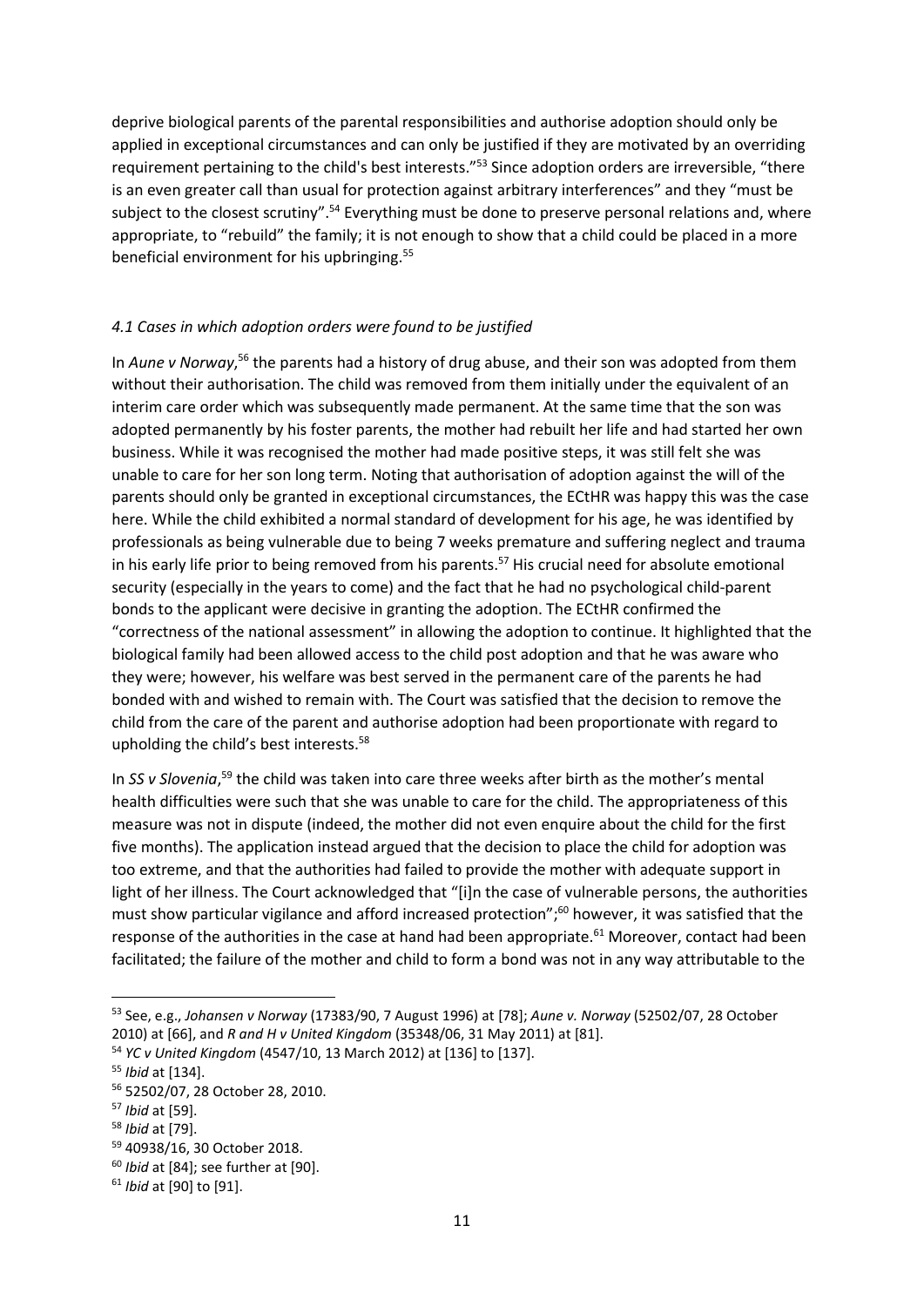actions of the authorities.<sup>62</sup> Ultimately, the decision to place the child for adoption was based not on the applicant's psychiatric condition, but on her continuing inability to care for her child, as confirmed by expert reports.<sup>63</sup> Since reunification was not a realistic prospect, and noting that the law in Slovenia allowed for continued contact even following adoption, the Court found that the placement for adoption did not violate Article 8.<sup>64</sup>

Similarly, in Hasan v Norway,<sup>65</sup> the court held that a placement for adoption was justified for a number of reasons. There was a significant history of domestic violence and the children had already experienced several broken relationships and lived in multiple homes, increasing their vulnerability. The evidence indicated that the applicant would not have been able to look after children with such a traumatic background even if her situation improved, and it was highly improbable that she would ever resume care of them. Moreover, as the evidence indicated that the children were at risk of abduction, access restrictions were necessary. As a result, the Court found that the children "had lost their attachment to the applicant and had developed such an attachment to their foster parents that it would be harmful to them to be removed when the adoption was authorised".<sup>66</sup> Thus, "the removal of parental authority and consent to adoption was motivated by overriding requirements pertaining to A and B's best interests and, hence, did not amount to a disproportionate interference in the applicant's right to respect for her family life".<sup>67</sup>

#### 4.2 Cases in which adoption orders were found to violate Article 8

In other cases, placements for adoption have been found to have violated Article 8 in circumstances where the respondent State had not taken all reasonable steps towards the possible reunification of the child with the natural parent(s). For example, in  $EP$  v Italy,<sup>68</sup> a mother with psychological difficulties had her child removed into care; but in spite of repeated requests to see her daughter, all contact was denied. The Court noted that "so severe a measure against a mother who had just arrived in Italy with her little daughter who spoke only Greek, and about whose past the authorities dealing with the case knew very little, raises serious questions".<sup>69</sup> No expert ever had the opportunity to see how the little girl behaved in her mother's presence (and vice versa), or to form an opinion as to whether there were real prospects of an improvement in the applicant's state of health, which led the Court to conclude that the subsequent deterioration in the mother's mental health should "be attributed at least in part to the shock of having been separated from her daughter so suddenly and irreversibly".<sup>70</sup> Despite the mother's willingness to be supervised by social workers during contact, the Court concluded that in reality, she was given no chance of reestablishing bonds with her daughter; accordingly, the Italian authorities had failed to take all steps that could reasonably be expected of them to facilitate reunification, and had violated Article 8.71

<sup>62</sup> Ibid at [93].

<sup>63</sup> Ibid at [99].

<sup>&</sup>lt;sup>64</sup> Ibid at [102] to [103].

<sup>65</sup> 27496/15, 26 April 2018.

<sup>66</sup> Ibid at [161].

 $67$  Ibid at [163].

<sup>68</sup> 31127/96, 16 November 1999.

 $69$  *Ibid* at [64].

<sup>70</sup> Ibid at [68].

 $71$  Ibid at [68] to [69].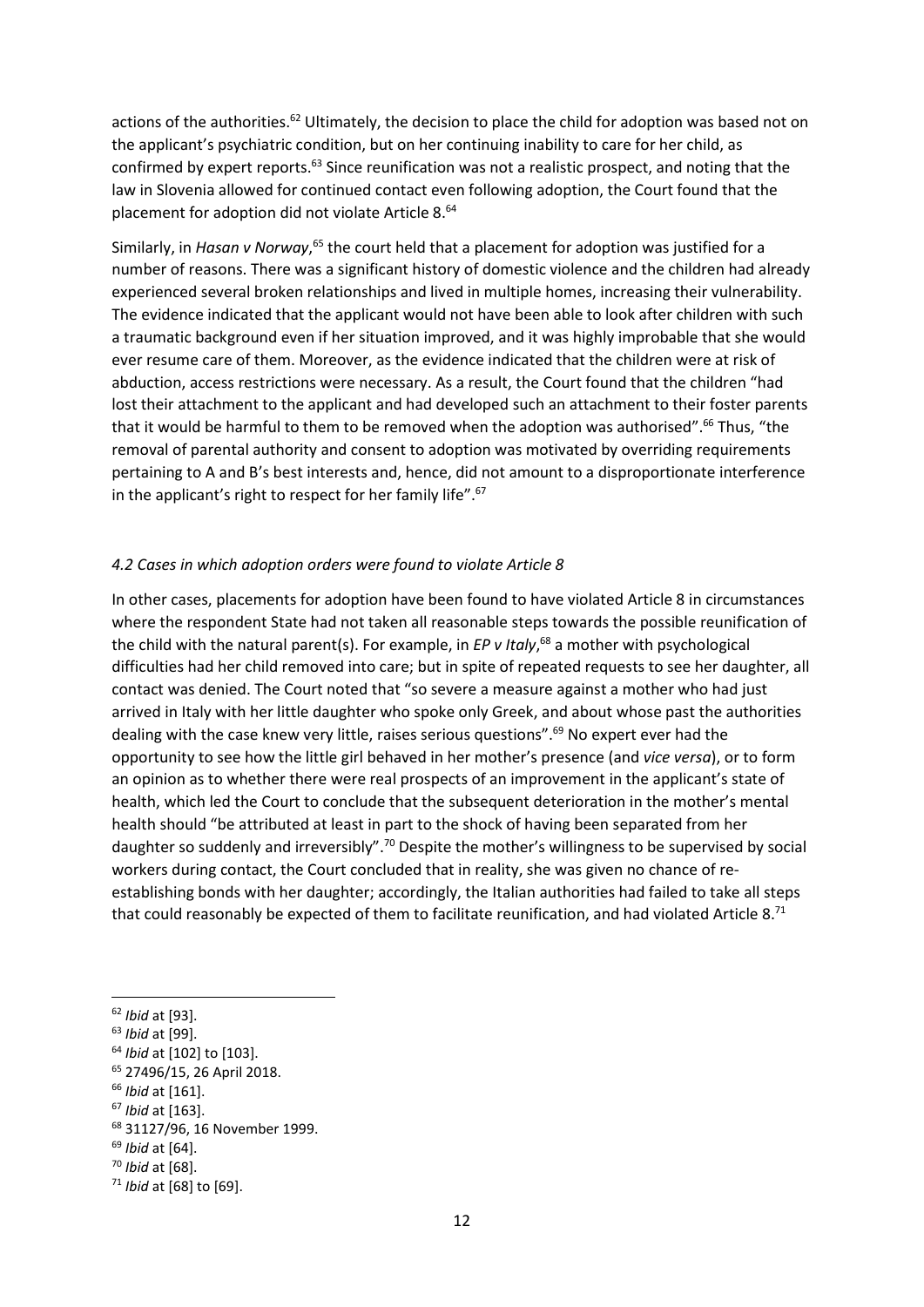A violation was also found in RMS v Spain,<sup>72</sup> in which the Court found that there had been "a serious lack of diligence in the procedure implemented by the authorities responsible for the child's guardianship, placement and possible adoption".<sup>73</sup> The Court stressed the urgency of taking immediate measures following the taking of the child into care designed to facilitate reunification, stating that "[t]he positive duty to take measures to facilitate family reunification as soon as reasonably feasible will begin to weigh on the competent authorities with progressively increasing force as from the commencement of the period of care",<sup>74</sup> and that "the adequacy of a measure is to be judged by the swiftness of its implementation".<sup>75</sup> The Court stressed that while it may sometimes be necessary to take children into care, such a decision "should have been followed swiftly by appropriate measures to examine in depth the child's situation and her relationship with her parents".<sup>76</sup> However, "no consideration was given at any stage of the administrative procedure to the fact that the child had been very young when she was separated from her mother, to the existing emotional bond between mother and child or to the length of time that had elapsed since their separation and the attendant consequences for both of them."<sup>77</sup> Crucially, the Court found that poverty had been the driving force behind the authorities' actions:

The care order in respect of the applicant's child was made because of the applicant's difficult financial situation at the time, without any account being taken of subsequent changes in her circumstances. The Court considers that the applicant had simply been faced with a shortage of funds, a situation which the national authorities could have helped remedy by means other than the complete break-up of the family, a measure of last resort to be applied only in the most serious cases. In the Court's view, the Spanish administrative authorities should have considered other less drastic measures than taking the child into care.<sup>78</sup>

Since the Court was not convinced of the necessity of the initial decision to take the child into care, it is no surprise that the Court found that the subsequent placement for adoption violated Article 8. It found that the applicant's vulnerability, and subsequent changes in her financial circumstances, had not been taken into consideration;<sup>79</sup> and that that the passage of time made it very difficult to reverse the situation:

Hence, the length of time that elapsed – a consequence of the administrative authorities' inaction – coupled with the inaction of the domestic courts, which did not consider to be unreasonable the grounds advanced by the authorities for depriving a mother of her daughter for financial reasons alone … were decisive factors in precluding any possibility of the applicant and her daughter being reunited as a family. $80$ 

A violation was also found in  $SH$  v Italy, $^{81}$  again due to the failure by the authorities to provide assistance that could have facilitated reunification while also protecting the child's best interests. The children had been taken into care following a number of incidents where they were hospitalised

 $77$  Ibid.

<sup>72</sup> 28775/12, 18 June 2013.

<sup>73</sup> Ibid at [80].

<sup>74</sup> Ibid at [71].

<sup>75</sup> Ibid at [81].

<sup>76</sup> Ibid at [83].

<sup>78</sup> Ibid at [85] to [86].

<sup>79</sup> Ibid at [90].

<sup>80</sup> Ibid at [92].

<sup>81</sup> 52557/14, 13 October 2015.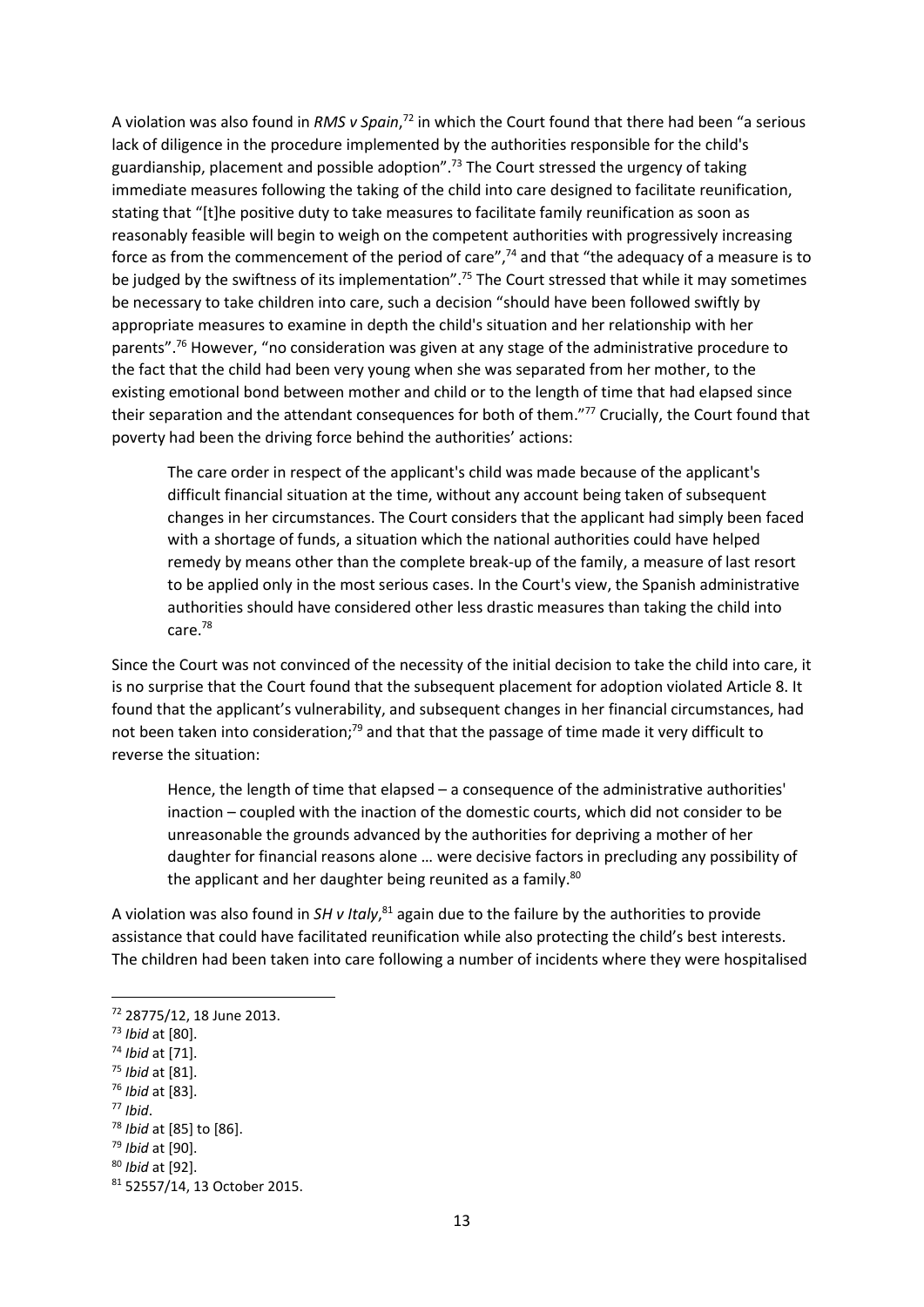having accidentally ingested medication, and subcounty moved between their family home and public care on a number of occasions. Although an expert report set out a plan for reunification, noting "strong affective bonds between the parents and the children, as well as a generally positive assessment of the parents' capacity for performing their role and their willingness to cooperate with the social services", the national court disregarded this report and made the children available for adoption just two months later. The Court considered that "the decisive question in the instant case is whether, before cancelling the mother-child bond, the domestic authorities had taken all the necessary and adequate steps that could reasonably be expected of them to enable the children to lead a normal family life with their own family."<sup>82</sup> It noted that:

"The decision to break the maternal bond immediately and definitively was taken very quickly, without any detailed analysis of the impact of the adoption on the individuals concerned and despite the legal provisions laying down that a declaration of availability for adoption must remain the last resort. Accordingly, by refusing to consider any other less radical solutions which could have been implemented in the instant case, such as the family support programme envisaged by the expert, the court definitively ruled out any possibility that the programme might succeed and that the applicant might restore her relationship with her children."<sup>83</sup>

The Court stated that it did not "doubt the necessity, in the situation at issue, of intervention by the competent authorities in order to protect the children's interests", but that it "doubts the appropriateness of the chosen mode of intervention and considers that the domestic authorities expended insufficient efforts to safeguard the bond between the mother and the children."<sup>84</sup> The fact that the children were placed for adoption contrary to expert recommendations, despite the availability of less radical solutions, led to the finding of a violation of Article 8, with the Court further criticising the fact that the three children had been split up upon adoption.<sup>85</sup>

Most of the cases in which a placement for adoption was found to violate Article 8 involve a relatively clear-cut failure to pursue measures that might have made reunification possible. Strand Lobben v Norway<sup>86</sup> is an example of a less clear-cut case where the authorities could claim to have complied with the headline obligations laid down in the case law, but the quality of that compliance was at issue. The adoption was authorised when the child was three and a half years old, and had lived with the foster family since he was three weeks old. He had not bonded psychologically with his mother in spite of extensive contact. The Chamber found that his "fundamental attachment in the social and psychological sense was to his foster parents", $87$  and was found that the placement did not violate Article 8:

The best interests of the child dictate, on the one hand, that the child's ties with its family must be maintained, except in cases where the family has proved particularly unfit. On the other hand, it is clearly also in the child's interest to ensure its development in a sound environment, and a parent cannot be entitled under Article 8 of the Convention to have such measures taken as would harm the child's health and development … When a "considerable period of time" has passed since the child was first placed in care, the child's

<sup>82</sup> Ibid at [43].

<sup>83</sup> Ibid at [49].

<sup>84</sup> Ibid at [52].

 $85$  *Ibid* at [56].

<sup>86</sup> 37283/13, 30 November 2017 (Chamber).

<sup>87</sup> Ibid at [122].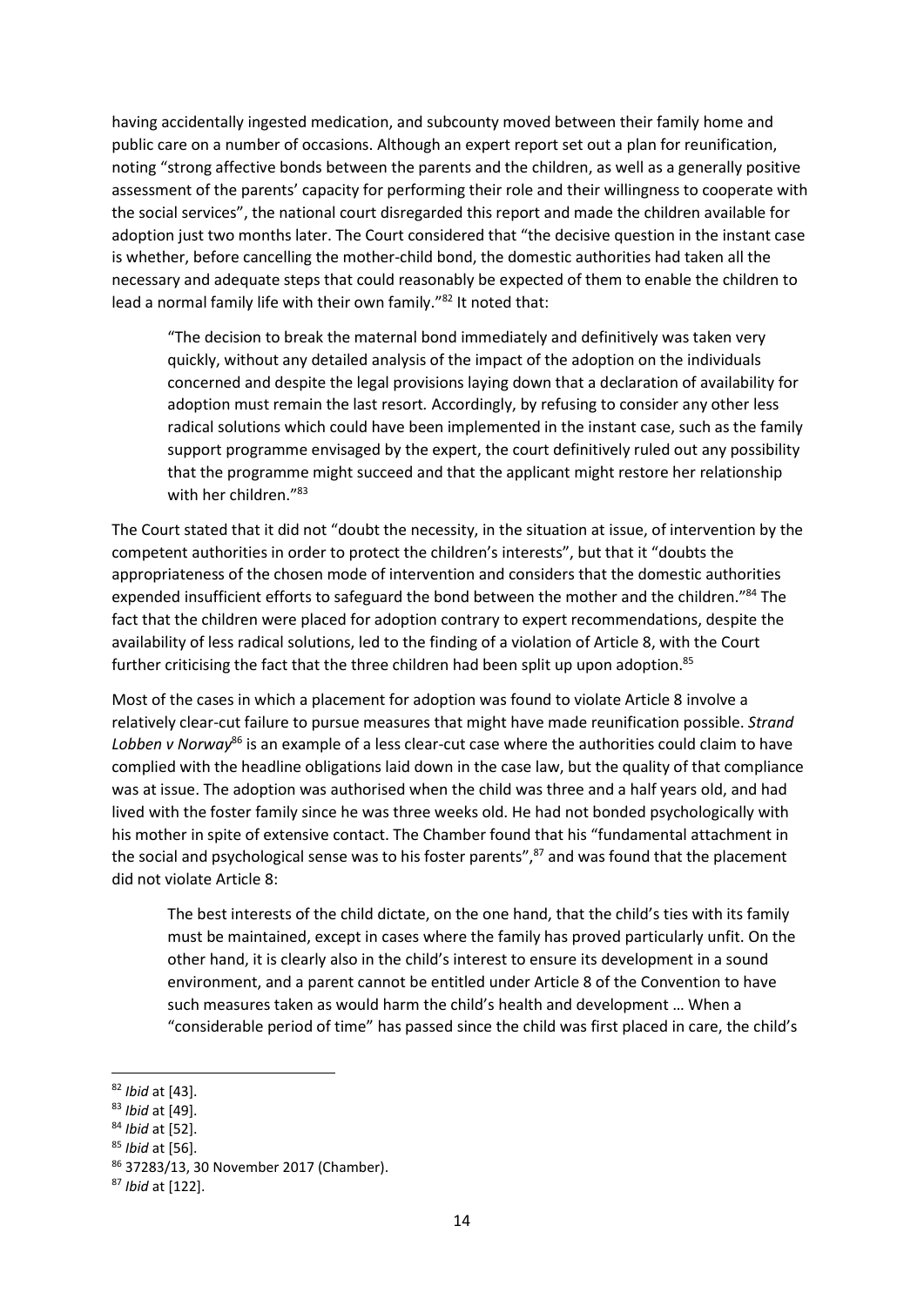interest in not undergoing further de facto changes to its family situation may prevail over the parents' interest in seeing the family reunited ...<sup>88</sup>

Notably, Judges Grozev, O'Leary and Hüseynov wrote a joint dissenting opinion in which they accused the majority of only taking cognisance of the previous case law of the court in an abstract manner and only partly applying the established principles to the circumstances of the case at hand:

The general principles outlined in Section III reflect the case-law as it stands and clearly point to procedural and substantive requirements which must be met in a case like this. Once it comes to the concrete application of those principles to the circumstances of the individual case, it would appear that the focus becomes almost exclusively procedural. However, an excessive focus on procedures risks rendering banal what are far-reaching intrusions in family and private life. In addition, the Court's general principles when read in the abstract risk providing false hopes of reunification which, as this case demonstrates, are unlikely to be fulfilled once a child has been taken into care, access rights have been significantly limited, time has passed and domestic proceedings formally meet Article 8 procedural standards.<sup>89</sup>

Upon referral to the Grand Chamber, these sentiments were reflected in the decision (by thirteen votes to four) to reverse the ruling of the Chamber.<sup>90</sup> The Grand Chamber re-emphasised the importance of urgency in taking measures to facilitate reunification, $91$  and stipulated that the mere passage of time is not a sufficient reason justifying a placement for adoption.<sup>92</sup> The Court found that:

… the process leading to the withdrawal of parental responsibilities and consent to adoption shows that the domestic authorities did not attempt to perform a genuine balancing exercise between the interests of the child and his biological family …, but focused on the child's interests instead of trying to combine both sets of interests, and moreover did not seriously contemplate any possibility of the child's reunification with his biological family.<sup>93</sup>

A number of factors were highlighted as contributing to this flawed decision-making process. The authorities had decided at an early point that the child was likely to remain in foster care; consequently, contact sessions were arranged with a view to keeping the child in touch with his roots rather than facilitating reunification, and were not conducive to allowing the parties to bond freely. The Court was not satisfied that the limited contact provided clear evidence from which to draw conclusions about the applicant's caring abilities.<sup>94</sup> Moreover, the decision was based on psychological reports that were several years old; while accepting that "it would generally be for the domestic authorities to decide whether expert reports were needed", the Court considered that "the lack of a fresh expert examination substantially limited the factual assessment of the first applicant's new situation and her caring skills at the material time."<sup>95</sup> Finally, while the child's vulnerability had formed a central part of the reasoning for the initial decision to place him into care, there was little assessment of this issue in the final decision to place the child for adoption.<sup>96</sup> For

-

- <sup>91</sup> Ibid at [208].
- <sup>92</sup> Ibid at [212].
- 93 Ibid at [220].

95 *Ibid* at [223].

<sup>88</sup> Ibid at [109].

<sup>89</sup> Ibid at [28].

<sup>90</sup> 37283/13, 10 September 2019 (Grand Chamber).

<sup>&</sup>lt;sup>94</sup> Ibid at [221].

<sup>96</sup> Ibid at [224].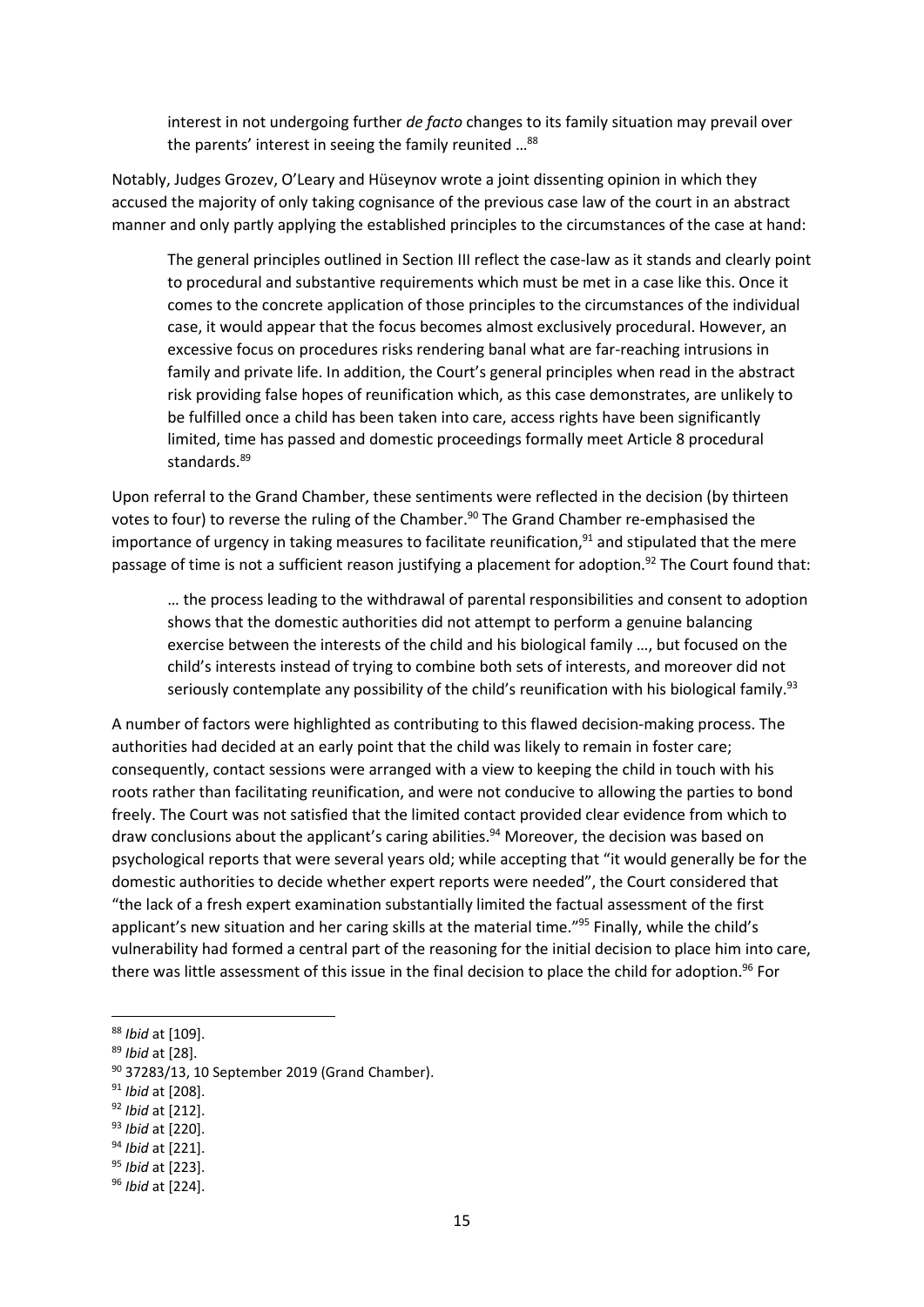these reasons, the Court held that it was "not satisfied that the said procedure was accompanied by safeguards that were commensurate with the gravity of the interference and the seriousness of the interests at stake", and found a violation of Article 8.<sup>97</sup>

| <b>Factors Leading to Finding Adoption Order Justified</b>                                                             | Case                                                      |
|------------------------------------------------------------------------------------------------------------------------|-----------------------------------------------------------|
| Loss of attachment with parents - children particularly<br>vulnerable - parents unable to care for them                | Aune v Norway, Hasan v<br>Norway                          |
| Parents still unable to care for children even after appropriate<br>efforts made by the authorities to provide support | SS v Slovenia                                             |
| Contact still possible after adoption                                                                                  | R and H v United Kingdom,<br>Aune v Norway, SS v Slovenia |

| <b>Factors Leading to Finding of Violation</b>                                                         | Case                                                                    |
|--------------------------------------------------------------------------------------------------------|-------------------------------------------------------------------------|
| Initial care order seemingly unjustified                                                               | <b>RMS</b> v Spain                                                      |
| Failure to take all reasonable steps to facilitate reunification                                       | Johansen v Norway, EP v Italy,<br>SH v Italy, Strand Lobben v<br>Norway |
| Failure to take account of changes in circumstances                                                    | RMS v Spain, Strand Lobben v<br>Norway                                  |
| Failure to commission expert reports, or to take adequate<br>account of reports that were commissioned | EP v Italy, SH v Italy, Strand<br>Lobben v Norway                       |
| Absence of violence, abuse or serious neglect                                                          | RMS v Spain, SH v Italy                                                 |

<sup>&</sup>lt;sup>97</sup> Ibid at [225] to [226].